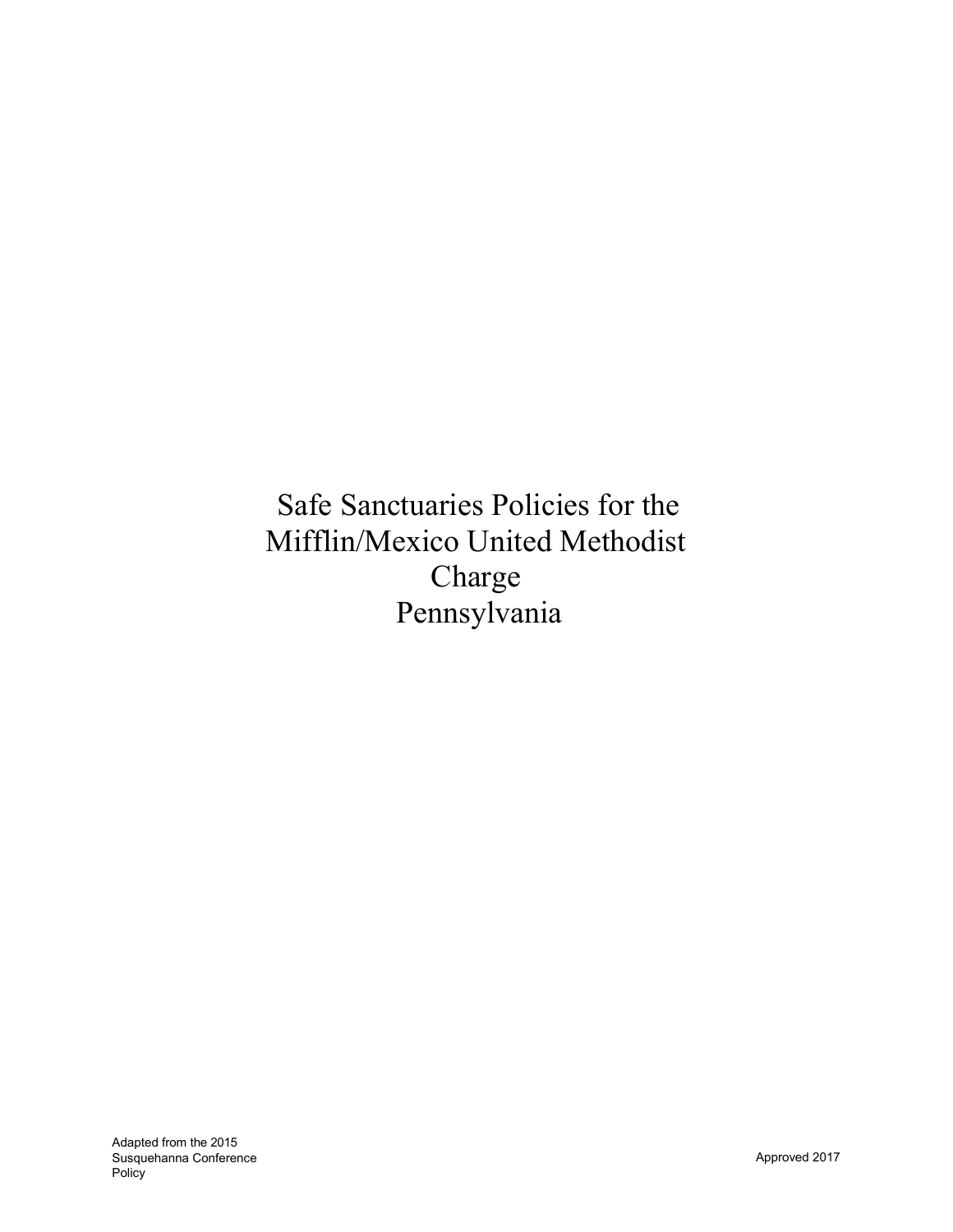# Introduction

Heeding Christ's call to all people to love and serve one another (John 13:15,34); to serve those most vulnerable in his name, even the "least of these" (Matthew 25:40); and to welcome children and youth in Christ's name (Matthew 18:5), the Mifflin/Mexico United Methodist Charge has developed this *Safe Sanctuary1* policy with accompanying procedures to reduce the risks of abuse to children, youth and vulnerable adults in the ministries of the church.

The physical and emotional safety, as well as the spiritual growth of all God's children is a priority of the Mifflin/Mexico United Methodist Charge whereby we embrace a commitment to the holistic well-being of each child, youth and adult entrusted to us in ministry through our congregations.

The Mifflin/Mexico United Methodist Charge *Safe Sanctuaries* Reducing the Risk of Abuse policy seeks to provide a framework for the Mifflin/Mexico United Methodist Charge to practice cyber- safety in computer, internet, cell phone and other evolving cyber technologies to reduce the risk of abuse in our ministries to children, youth and vulnerable adults.

In our covenant together to do no harm by word or action, and to make disciples for Jesus Christ for the transformation of the world, we outline in this policy, a set of minimum standards and suggested procedures for local churches and the annual conference that is in keeping with the 1996 General Conference *Safe Sanctuaries* resolution expanded to include abuse risk reduction for vulnerable adults and cyber safety considerations.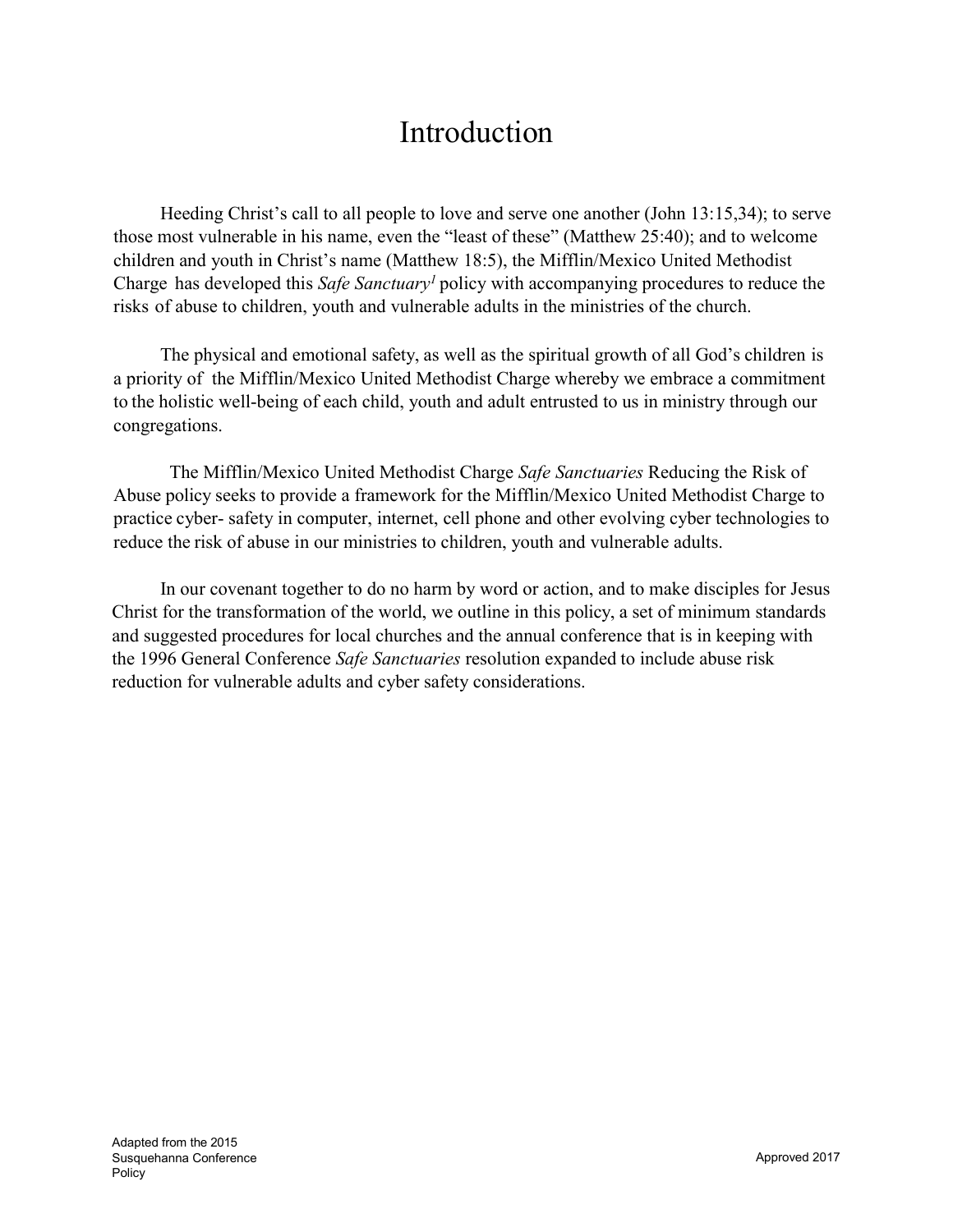# Mifflin/Mexico United Methodist Charge Screening Procedures/ Recruiting and Selecting

Minimum Standard Policy and Procedures

Every ministry of the Mifflin/Mexico United Methodist Charge that relates to children, youth, and vulnerable adults in its programming or oversight shall create procedures for implementing the church *Safe Sanctuaries Policy.* Administrative teams, ministries, and programs who give oversight to these ministries shall be responsible for implementing and monitoring the compliance of this minimum standard policy and its related procedures.

1. Every ministry and/or program of the Mifflin/Mexico United Methodist Charge that relates to children, youth, or vulnerable adults shall have a *Safe Sanctuaries Policy*. These policies and procedures are required for all programs and/or ministries and shall include:

a. Reasonable safety measures and procedures in the selection and recruitment of both paid and volunteer staff who come in contact with children, youth, and vulnerable adults, which shall include:

- Written application for volunteers who have not yet become members of the Mifflin/Mexico Charge.

- Voluntary disclosure of past criminal history, allegations of criminal history, and driver history

- Waiver of confidentiality allowing the church to secure the background checks necessary for the position being applied for

- An interview process

- A completed background check using Pennsylvania Police Check and Child AbuseCheck. Background checks need to be renewed every 60 months. Copies of completed checks will be kept in the individuals file in the pastors office. FBI fingerprinting will be required when required by state law.

- A current driver's license, registration, and insurance check when transporting children, youth, and vulnerable adults.

- Maintain active attendance (3 or more Sunday's a month) at a Mifflin/Mexico Charge United Methodist church for at least six (6) months before being allowed to be in a supervisory role in children, youth, and vulnerable adult activities

- Use of age - and developmentally-appropriate language in educating children, youth, and vulnerable adults regarding definitions of abuse and procedures for reporting

b. All forms and reference reports shall be kept as a part of an applicant's personnel file.

c. There shall be a specific person designated to be responsible for reviewing and following up on each application prior to service. All applications and related forms must be completed.

d. A method for reporting incidents of child, youth, and vulnerable adult abuse in accordance with the State Laws of Pennsylvania; the written guidelines of the Susquehanna Conference, and the written guidelines of the local United Methodist Church.

e. Measures to deal with the safety, protection, and ongoing emotional support of those who may have been victimized.

f. All staff and volunteer files will be kept in a locked cabinet in the secretary/ pastor's office.

Access to this material will be available to:

a) The pastor

b) Child advocate/Safe Sanctuary Rep.

c) Youth Ministry Chair

d) Chairperson of PPRC/SPRC

e) Church Council Chair person

f) District Superintendent

g)Conference representative

g. If a person is away from the church or ministry with children, youth, or young adults for longer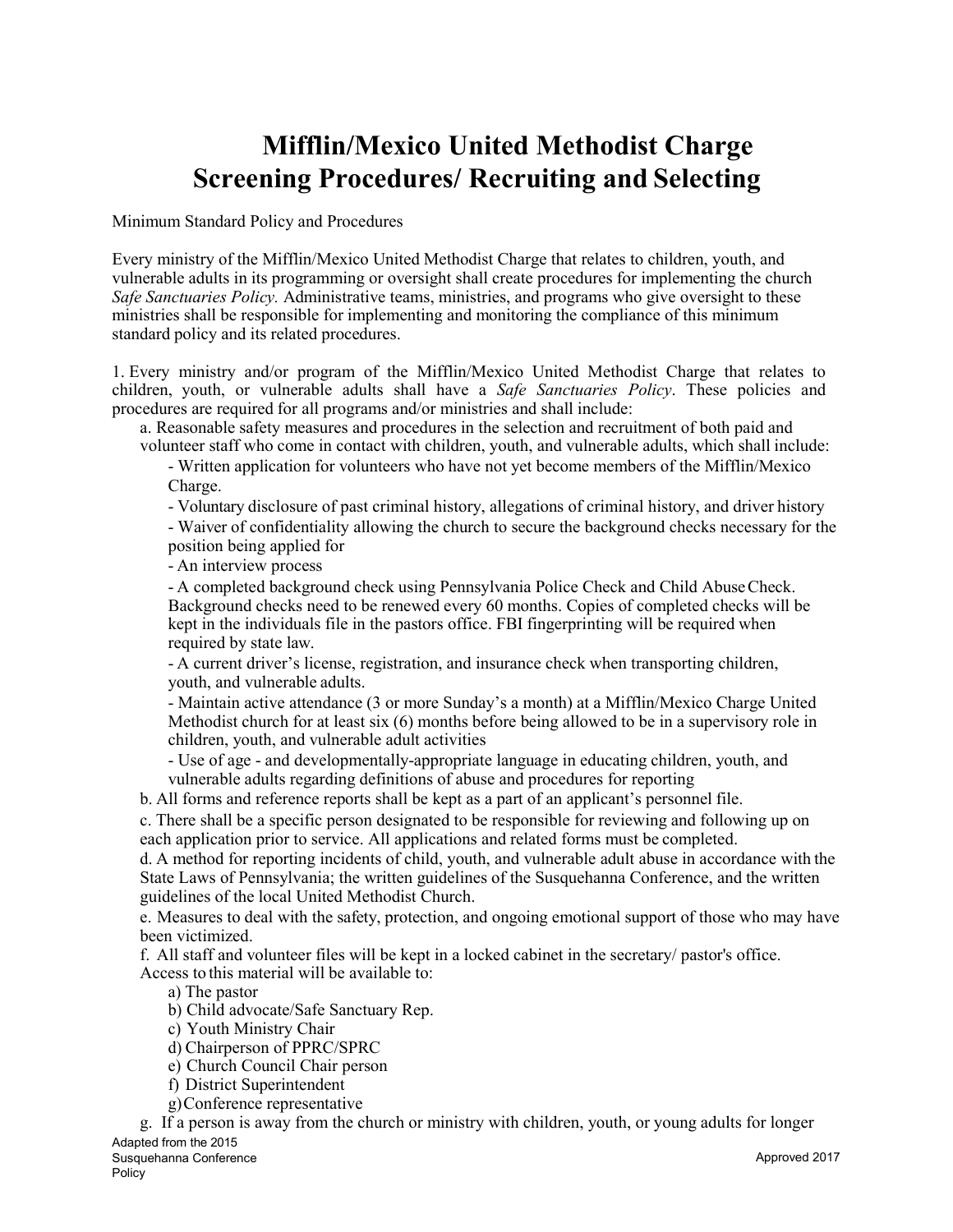than 6 months, new background checks and reference checks may be required.

2. Persons responsible for implementing, monitoring, and reviewing local church polices include "but are not limited to": pastor; representative of staff parish, representative of trustees, youth leader, children's leader, nursery leader. It is recommended that this group be accountable to the Staff Parish Relations Committee for purposes of confidentiality.

3. A copy of the policy shall be on file in the appropriate church office.

4. The Trustees will provide a facility use agreement for outside groups that gives information about the *Safe Sanctuaries* polices for use by the group.

5. Every Pastor and lay person who works with children, youth, or vulnerable adults shall: a. Submit to a background check at a minimum of once every 60 months. The church is responsible for this process and the report of the Pastors background check shall be included with Charge Conference reports.

b. *Safe Sanctuaries* training is required of all pastors serving congregations within six months of their first appointment or assignment in the annual conference. The local church is responsible for this process, and the report of this background check shall be included with Charge Conference reports.

c. Clergy and lay persons serving congregations are required to attend *Safe Sanctuaries* training events mandated by the conference every five years

d. Annual training regarding policy and signs of abuse will be taken by those working with children, youth, and vulnerable adults.

e. Volunteers are encouraged to have Basic First Aid and CPR.

e. All clergy and lay persons in leadership in a congregation will be encouraged by the district superintendent (DS) and Staff Parish Relations Committee (SPRC) to practice appropriate self-care.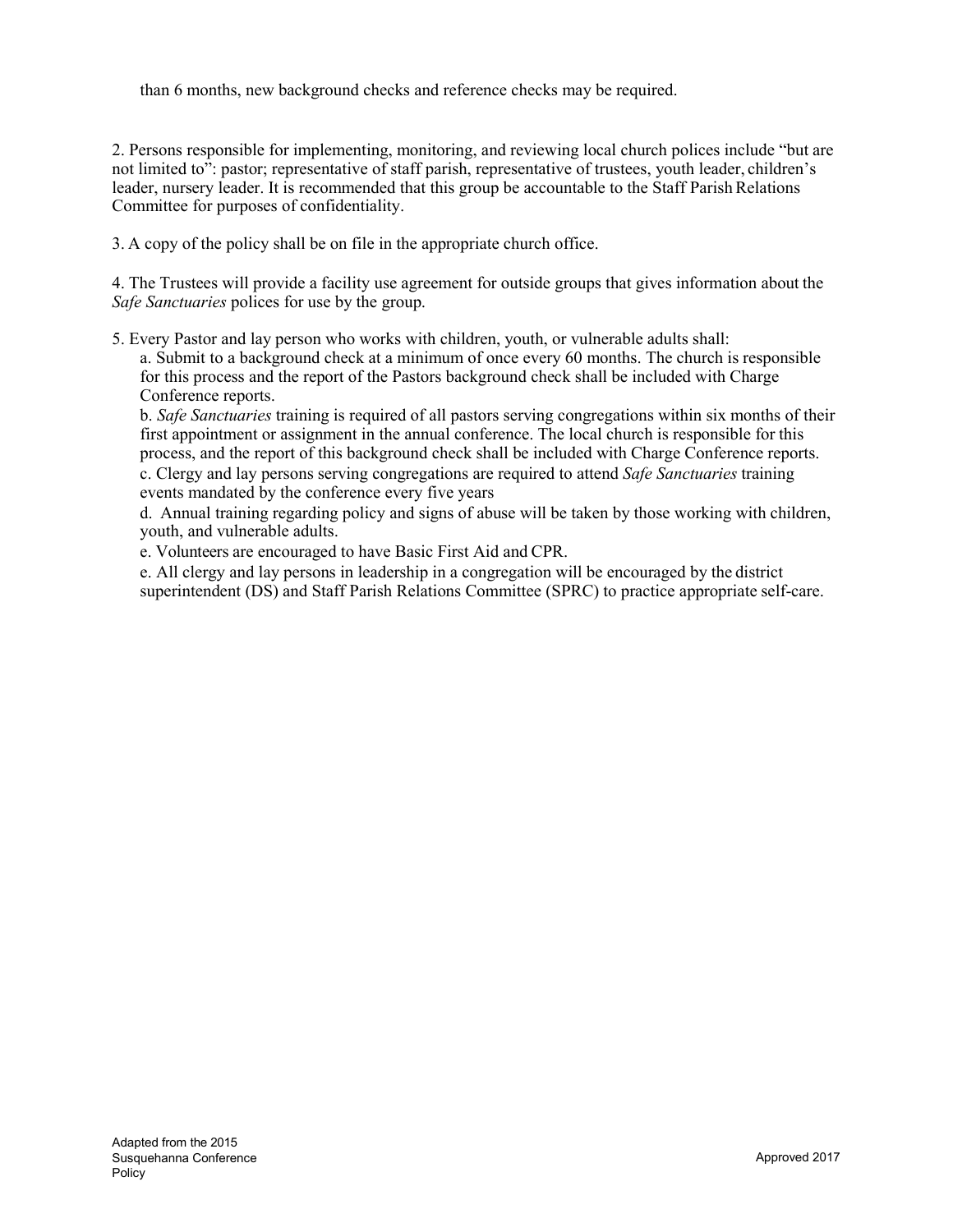## Mifflin/Mexico

## United Methodist Charge

## Supervision

Every ministry or event of the Mifflin/Mexico United Methodist Charge that relates to children, youth, and vulnerable adults in its programming or oversight shall provide conscientious and intentional supervision. These procedures are designed to reduce the risk of abuse to the children, youth, or vulnerable adults, and to protect the staff persons and volunteers from unwarranted accusations.

These are the MINIMUM standards, and each event may adopt more stringent requirements as necessary.

1. Two-Adult Rule – Minimum supervisory standards will include the "Two-Adult Rule" TheTwo-Adult Rule requires that no matter the size of the group, two unrelated adults (defined as two (2) adults not residing in the same household) shall be present with participants at all times. These adults shall have completed the screening process. One of the two adults may be a "roamer" who moves in and out of the rooms.

2. Five-Years-Older Rule – Every adult responsible for supervision shall be at least 18 years ofage and at least five (5) years older than the oldest child or youth they are supervising.

3. No child or youth or vulnerable adult will be left unsupervised while attending a Mifflin/Mexico United Methodist Charge -sponsored event.

- In the event that child care/supervision services are not provided by the church for a churchsponsored ministry or event (i.e. retreats, small groups, worship services, etc.) the parent or legal guardian shall be fully responsible for their child(ren)/youth(s)/vulnerable adult(s) during the event.
- In the event that supervised programming for older youth/vulnerable adults is not provided by the church for any church-sponsored ministry or event (i.e. retreats, small groups, worship services, etc.), the parent or legal guardian shall be fully responsible for the supervision of their youth(s)/ vulnerable adult(s) during the event. Said child(ren)/youth(s)/vulnerable adult(s) shall remain in the presence of their parent or legal guardian, and at no time be left alone and unsupervised.
- Should the parent or legal guardian arrange for their own child care/supervision of their child(ren)/youth(s)/vulnerable adult(s) for the church-sponsored ministry event to occur within the event facility, said child care/youth/vulnerable adult supervision shall be in compliance with the Safe *Sanctuaries* policies and procedures.
- If parents/legal guardians refuse to comply with *Safe Sanctuaries* policies and procedures they and their child(ren)/youth(s)/vulnerable adult(s) will be asked to leave the event.

4. All activities should occur in open view. Each room or space where activities involving children, youth or vulnerable adults occur shall have visibility from an interior hallway or a connecting room by means of a window, a door with an uncovered window, or an open door.

5. For outdoor programs or programs which occur in non-traditional settings that makes supervision challenging, the staff person or volunteer in charge of the event shall take extra appropriate measures to make sure that the setting is free of obvious safety hazards and suits the event and that the children, youth, or vulnerable adult are properly supervised.

Adapted from the 2015 Susquehanna Conference Policy Approved 2017 6. Bathroom Needs. When possible, children will be encouraged to take care of their own bathroom needs, but should a child require assistance, the outer bathroom door will remain open while a *Safe*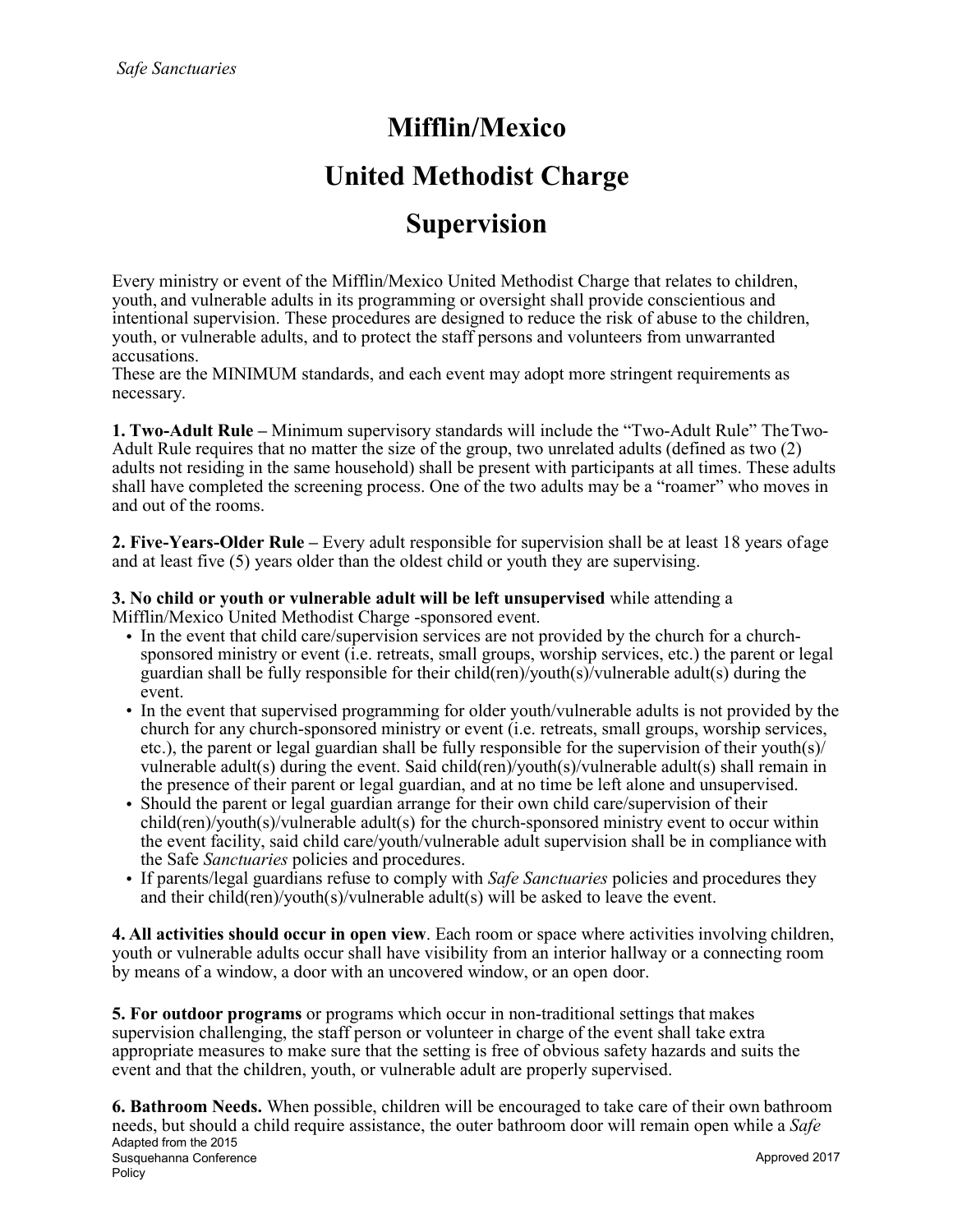#### *Safe Sanctuaries*

*Sanctuaries* certified volunteer assists the child, with an additional volunteer being present.

- For younger children, assistance will be provided.
- For elementary-age children, assistance should be limited to unfastening and fastening clothing. If more assistance is needed, parental permission should be received in advance.
- When accompanying a child to take care of his/her own bathroom needs, the *Safe Sanctuaries*  certified volunteer will check the bathroom and stalls prior to the child entering the bathroom. Again, the outer bathroom door should be left open.
- A non-certified volunteer should never provide assistance with bathroom needs. It is encouraged that with youth that there be a buddy system created to help insure safety.

7. Event records for activities in which participants are outside of the direct supervision of their parents/legal guardians, shall require the following:

a. Activity Registration, Parental/Legal Guardian Permission, and Signed Emergency Medical Release – including participant's name, address, birthday, parent/legal guardian information, telephone number, emergency contact information, pertinent information about the participant (allergies, medications, special instructions, etc.), such as medical history and insurance information, are required. These forms will be maintained and secured in a designated folder by the staff person or volunteer in charge of the ministry or event.

b. Off-Site Activities – Persons coordinating off-site events will assure every participant has completed the appropriate forms, and will take copies of these forms along on the event in a folder marked "Emergency Forms."

8. Staff/Leader Supervision – the following minimum ratios will be maintained for on-site activities (in addition to the Two-Adult Rule – see  $\#1$ , above) (for mixed ages use the youngest age ratio):

a. Nursery through children two  $(2)$  years old  $-1.4$  (one adult to every four children)

- b. Children 3-4-years-old activities  $-1:6$  (one adult to every six children)
- c. Kindergarten-grade  $6 1:8$  (one adult to every eight children)
- d. Youth 7-12 grade  $-1$ : 10 (one adult to every ten youth).

e. Special Needs – 1:2 (one adult to every two persons).

#### Note: *Helpers* are *not* included in computing the ratio.

9. Media – Written permission must be obtained from a parent/legal guardian prior to posting photos of children, youth, or vulnerable adult on a website or in other public locations, and names will not be included. This permission may be obtained as part of the Event Registration forms (see 7a., above).

10. If a participant requests to speak privately with an adult, the adult will ensure that the adult and the participant are visible to others while talking, even though they may not be heard.

#### 11. Off-Site and Overnight Events/Activities

a. The following **minimum ratios** will be maintained for **off-site events** (in addition to the Two-Adult Rule – see  $\#1$ , above): In co-ed groups, remember to have both male and female adults present. Use the youngest age present when computing age ratios.

i. Nursery through 4-years old  $-1:3$  (one adult to every three children)

ii. Kindergarten through grade  $6 - 1:5$  (one adult to every five children)

iii. Youth  $7-12$  grade  $-1:8$  (one adult to every eight youth).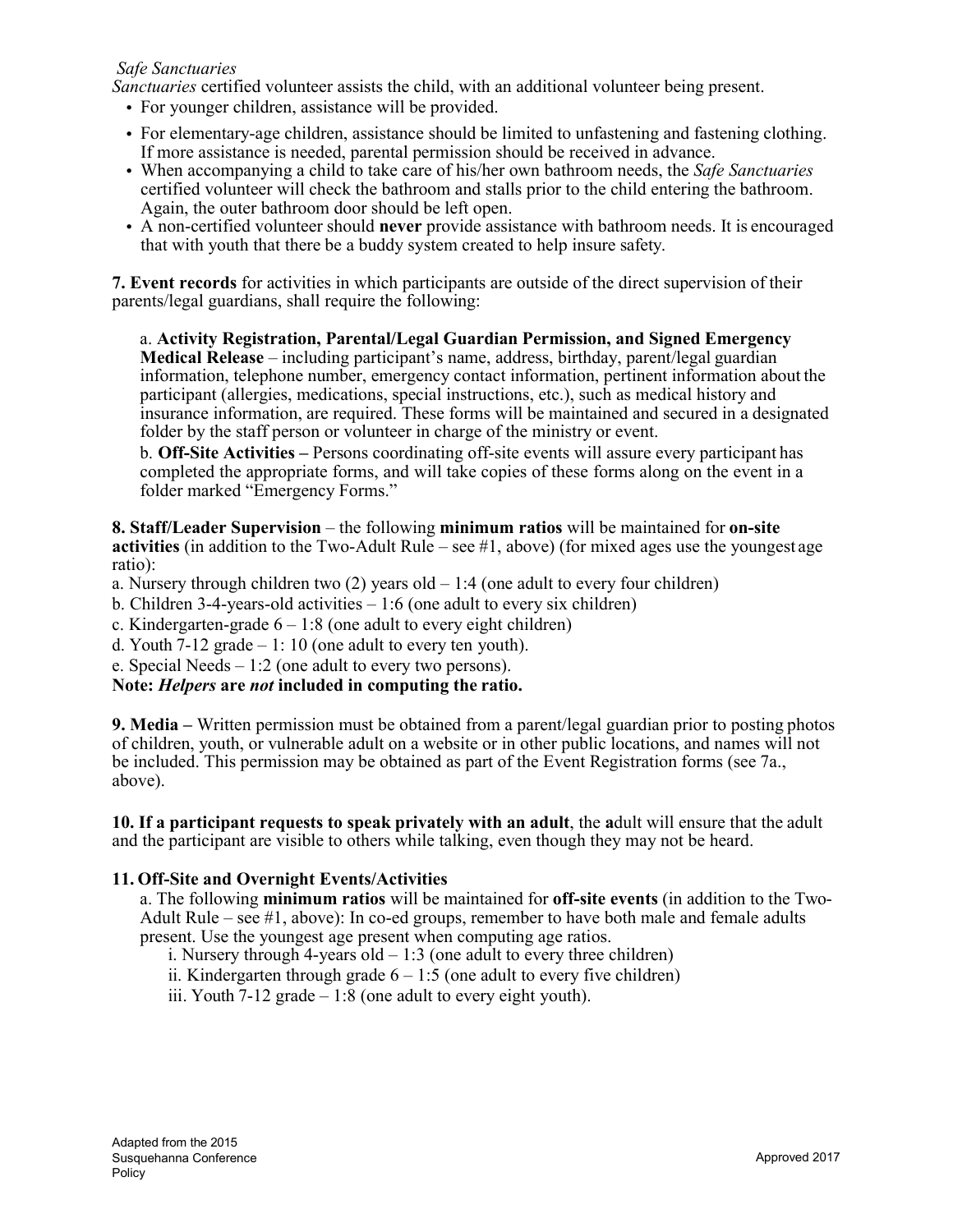iv. Special needs – 1:2 (one adult to every two persons).

#### Note: *Helpers* are *not* included in computing the ratio.

b. Advance notice will be given to parents/legal guardian prior to events, and will include: date, time, and location, the means of transportation, and a summary of activities and events. Specific parental/legal guardian approval for off-site / overnight events is required. Should details of an event's start/end time change, (or other pertinent information change) the event's coordinatoris to have a plan for notifying parents/legal guardians. Changes in transportation plans should be communicated with parents as well.

c. Events attended by child(ren)/youth(s)/vulnerable adults(s) of both genders must be adequately chaperoned by adults of both genders.

d. All medications and medication instructions shall be given to a designated adult prior to the trip for disbursement as appropriate, and will be enclosed in its original container (including prescription medications). [Exception: Epipens and inhalers may be carried by child(ren)/ youth(s)/vulnerable adult(s), with the understanding that they will be secured and out of sight unless needed. Due to the nature of these medications, adult leaders will be aware that the child(ren)/youth(s)/vulnerable adult(s) is carrying medication, and will be familiar with how to use an Epipen in case of emergency]

e. Appropriate buddy systems, check-in times, and appropriate male and female supervision need to be established for each ministry or event. The staff person or volunteer in charge of the ministry or event will assure the setting (and any equipment used) is appropriate for the event, and by implementing the above-named measures, will minimize risk of incident or injury to all participants. Events where direct adult supervision of child(ren)/youth(s)/vulnerable adult(s) is not feasible (e.g. *Creation*, amusement parks, youth rallies and other large-group public events) will, at the minimum, incorporate a 3-5-person buddy system and check-ins for all participants as part of appropriate adult supervision.

f. Drivers to and from events must have completed the appropriate forms. Drivers must be a minimum of 25 years of age or older. If the Two-Adult Rule is not feasible to maintain, drivers will make reasonable effort to not transport less than two (2) participants at a time. Each vehicle should have a first aid kit, and one (1) seatbelt per occupant. Drivers will practice safe driving procedures such as assuring that all passengers remain properly secured throughout the trip, and by obeying all posted speed laws and regulations. The event's coordinator should provide as necessary any appropriate maps, directions, and emergency contact numbers to each driver, as well as a communication plan for contacting assistance should an emergency arise.

g. It is recommended that event coordinators attempt to secure at least one (1) adult with current certification in First Aid and CPR for each trip or event, and that all adult leadership participating in the trip or event is aware of such person(s).

h. For overnight children/youth/vulnerable adult events:

i. There will be separate sleeping areas for males and females.

ii. At least one adult will be present in each sleeping area, and will be of the same gender as the children/youth/vulnerable adult in that area.

iii. Sleeping areas should be pre-arranged by staff person or event coordinator prior to trip.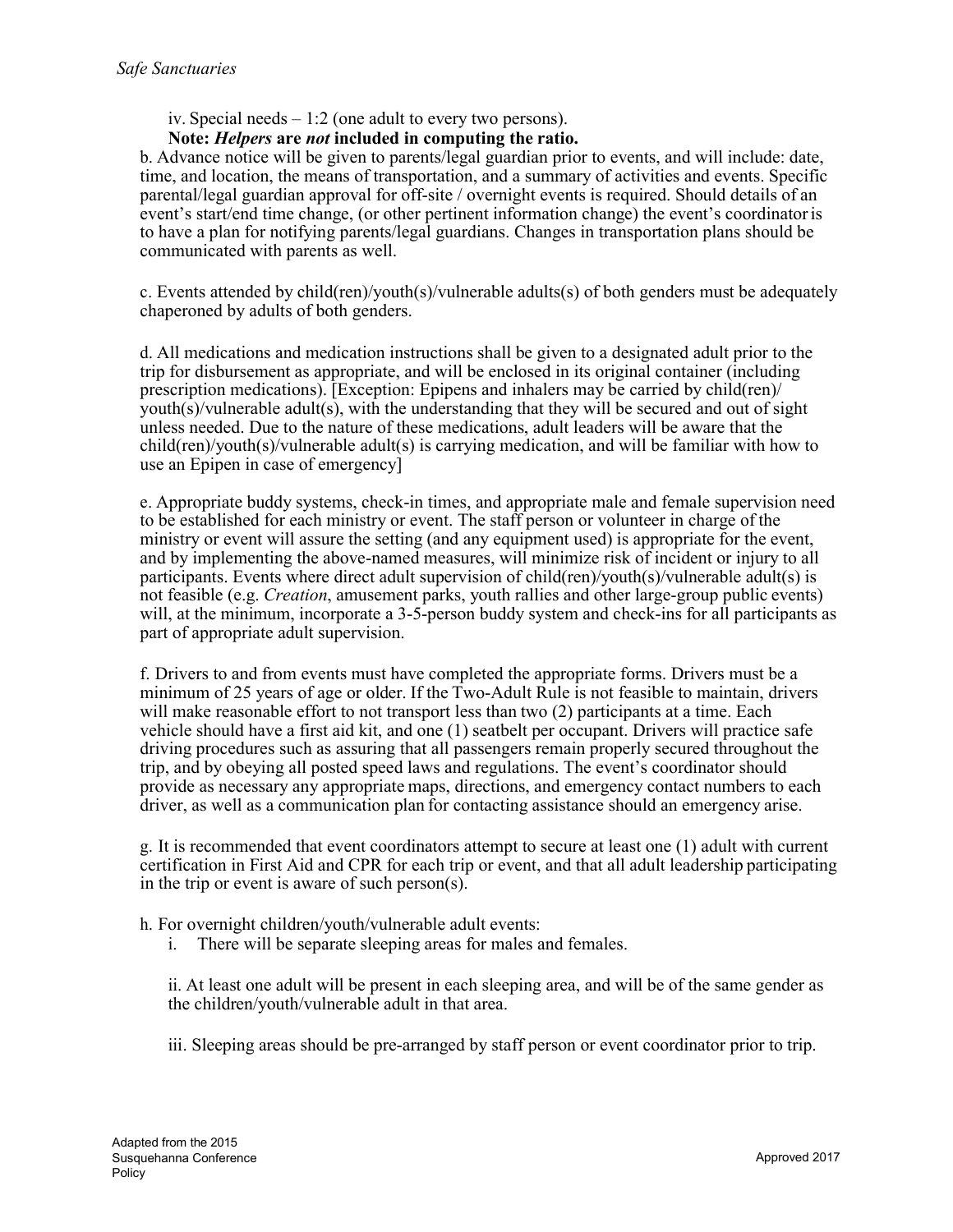iv. Random and regular rounds may be conducted by two (2) adult leaders (of the opposite sex) throughout the nighttime sleeping hours of all sleeping areas.

v. Separate shower and bathrooms facilities are highly encouraged. When separate facilities are not possible, procedures for use of the facility will be conveyed to all event participants by the staff person or ministry team leader.

vi. If child/youth/vulnerable adults are found to be in violation of the Participation Covenant, the situation will be handled by the staff person or event coordinator as deemed appropriate. Said action may result in the parent(s)/legal guardian(s) of the participant being notified regardless of the time of day/night, and the participant maybe required to leave the event.

vi. Adults must respect the privacy of children/youth/vulnerable adults, during such situations as changing, showering, etc., and should intrude only to the extent that health or safety may require. Adults must protect their own privacy in similar situations as well.

- i. Automobile Insurance Coverage for Volunteers
	- i. When a volunteer or employee drives their own car
		- i. When volunteers or employees drive their own vehicle on church sponsored events or other church business, the volunteer's/employees own auto insurance is the sole source of protection for the volunteer/employee for liability, or for physical damage to their vehicle. The church insurance policy does not provide any coverage to the individual. The following are the minimum recommended limits:
			- i. \$100,000/\$300,000 Bodily Injury
			- ii. \$100,000 Property Damage
		- ii. When the Church Leases a Vehicle
			- i. When the church (in the churches name, not an individual's) leases a vehicle to travel to an event, the driver would be covered by the Conference Insurance Policy.
	- ii. Moving Violations that will prevent a volunteer/employee from driving children/youth:
		- i. Within Three (3) years:
			- i. No more than 2 violations and/or accidents
			- ii. No more than 3 vehicle related suspensions/reinstatements
		- ii. Within Five (5) years:
			- i. No DUI
			- ii. No Reckless driving convictions
			- iii. No felony driving convictions
		- iii. Drivers with convictions for:
			- i. Passing a school bus
			- ii. Using an auto in the commission of a felony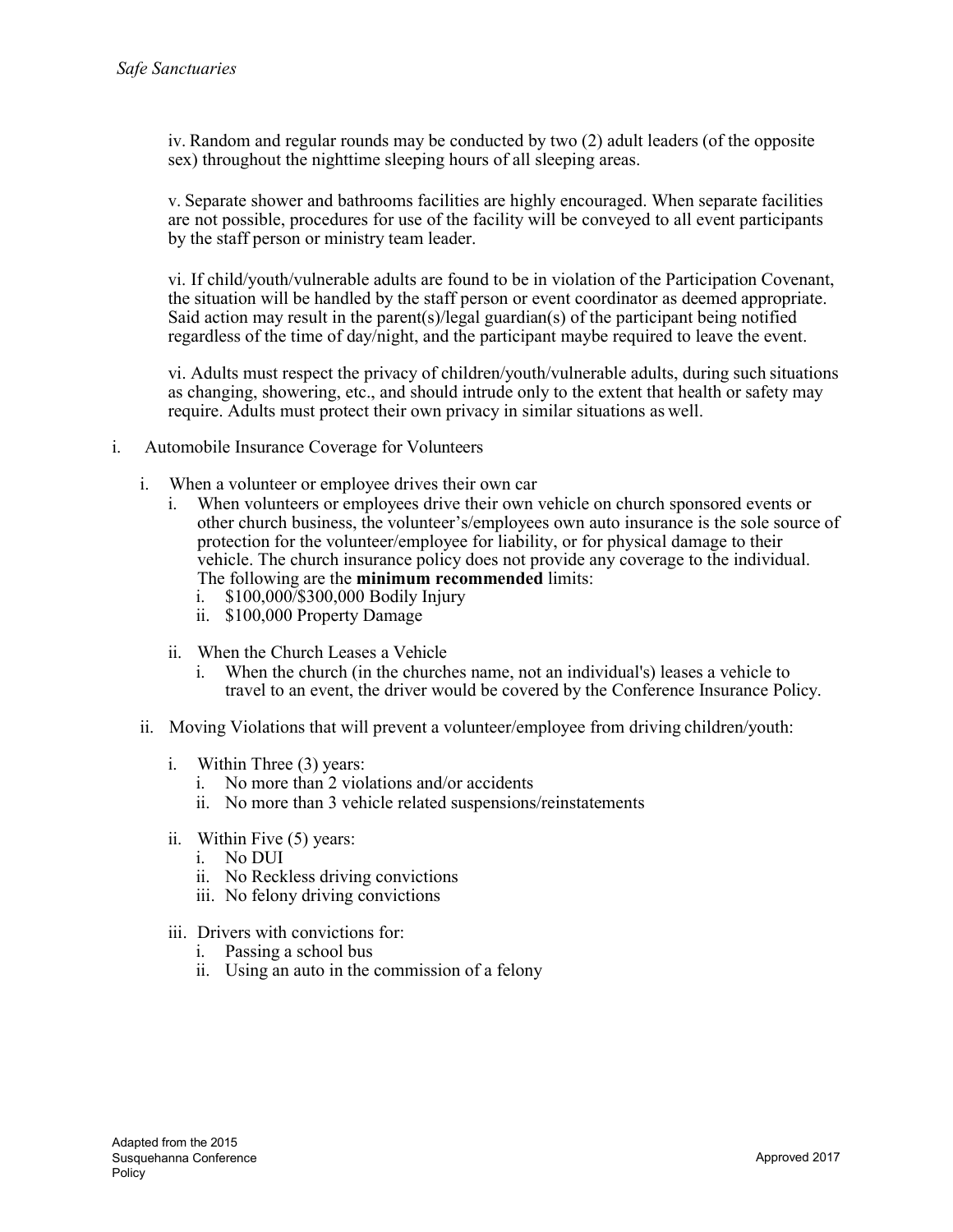# Internet Safety Recommendations

The Internet and portable devices allow people to stay in contact with each other more easily than at any other time in the history of civilization. Some excellent ministry can take place using modern technology, but as with all forms of ministry, there are some inherent risks involved with the useof electronic communications. There is no such thing as privacy on the Internet. Consider anything and everything on the Internet as public information. Here are some recommendations.

#### Obtain written parent/legal guardian permission.

In addition to general permission to participate in a church ministry or event, obtain written advance parent/legal guardian permission for children and youth, and personal permission for vulnerable adults, in writing for:

1. Taking and using photos of participants. Use includes, without limitation, posting on any websites, sending them in e-mail or by cell phone messages, making videos for any use or reproducing them in brochures, posters or newspapers.

2. E-mailing, Instant Messaging (IM'ing), calling, texting, or sending data to a child, youth, or vulnerable adult by computer, PDA, or cell phone (keep in mind that "free" minutes and data plans vary tremendously even with the same carrier); and,

3. The sharing of any full name or contact information.

#### Never post easily identifiable information online.

1. Do not use "broadcast" e-mails. Use the "Bcc" option (blind carbon copy) so that each recipient sees only his or her address when a message is received.

2. Be cautious when transmitting easily identifiable information such as event dates, times, locations, or participants.

3. Limit what is communicated in electronic prayer requests. When placing a child, youth, or vulnerable adult on an electronic prayer list, use only first names and only then if you think a name is necessary.

#### Sharing photos electronically.

1. Obtain permissions to use photos or other content (poems, songs, etc.). Keep in mind that intellectual property laws are not necessarily universal and can get rather complicated.

2. Consider using stock or purchased photos.

3. When posting photos, refrain from using names, and never use last names or identifiable information.

4. Check photos for vulnerable/compromising situations and to make sure they uphold your mission. Check to make sure name-tags are not distinguishable.

5. Use low-resolution photos whenever possible and slightly blur/pixilate photos.

6. Block "save photo as" options on websites. (Ask a web savvy person for assistance.)

7. Limit access to photos by employing the use of a password.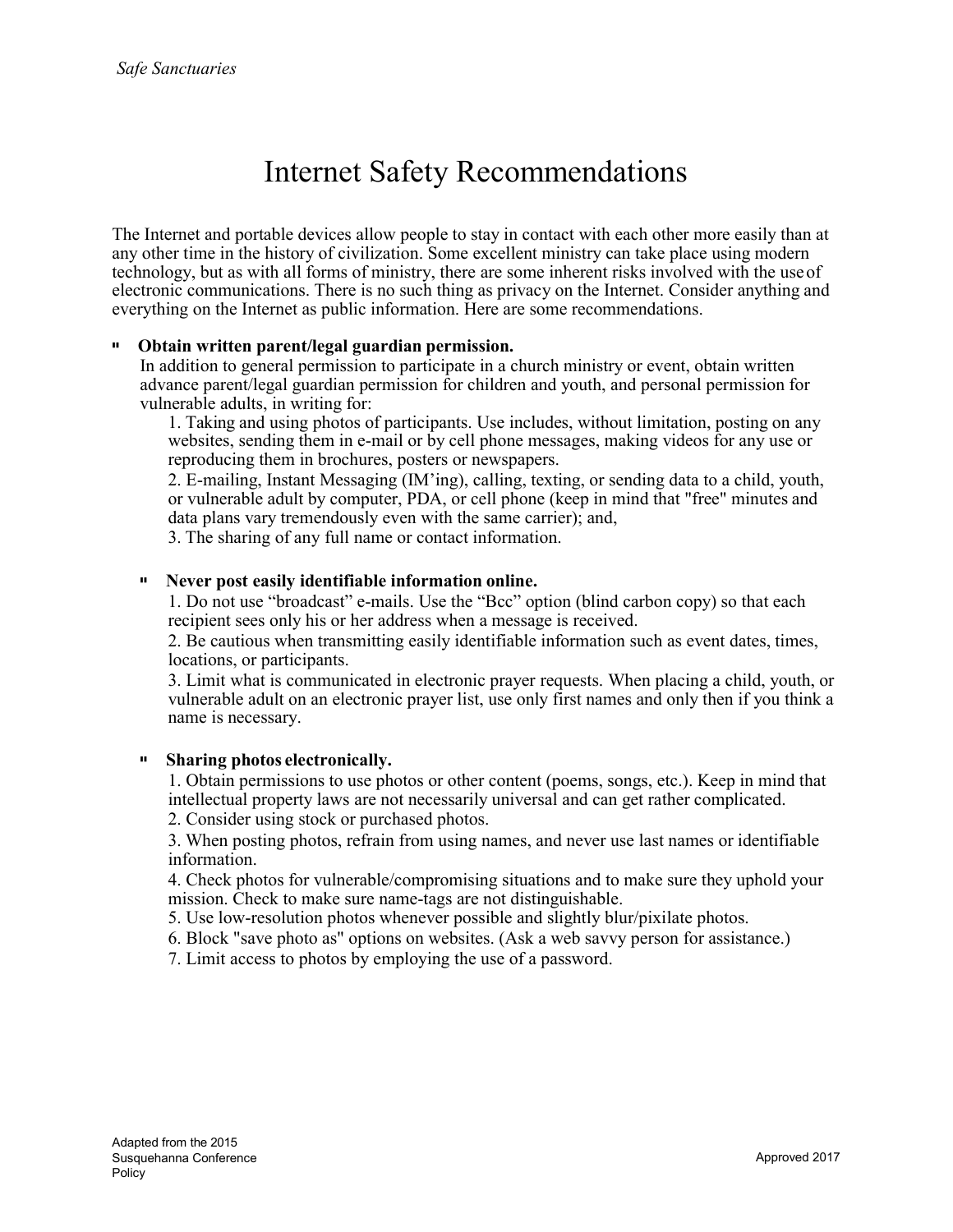#### Social networking sites e.g. (MySpace, Facebook, 7Villages, Xanga, Friendster,Plaxo, etc.) and others.

1. Restrict who can be a friend.

2. Do not post anything to the social networking site that you would not want attached to your resume or printed in the church newsletter or bulletin. (The same goes for blogs.) 3. Do not post inappropriate comments, photos, etc. and monitor and remove such material.

4. Encourage children, youth, and vulnerable adults to follow these same guidelines.

5. Consider including terms and conditions of use on the site advising that inappropriate content must not be posted and will be taken down etc.

#### Limit individual communications with children, youth, and vulnerable adults and then only if you have obtained advance written parent/legal guardian permission.

1. Conduct any communications in a professional manner. (Even though you may be a sounding board for a person having a bad day, the reverse is not true.)

2. If abuse is divulged electronically, follow standard reporting procedures.

#### Do not collect, or allow third parties to collect, personal information from children under the age of 13. See Children's Online Privacy Protection Act ("COPPA") and Federal Trade Commission Rules implementing COPPA (the "Rule").

COPPA and the Rule require certain permissions and privacy policies if a website or online service, including a mobile app, collect, or allow third parties to collect, personal information from or about its users if the service is directed to:

1. Children under the age of 13; or

2. A general audience and the organization has actual knowledge that it collects personal information from children under 13.

#### Do not give out passwords to church ministry accounts or any other accounts.

The computers in the church will at all times have a password preventing log in. The password will be known by the secretary, substitute secretary, pastor, and, if necessary, other approved individuals to limit access. The computer in the Pastor's office will at all times have a password preventing log in. The password will only be known by the pastor to limit access. If it is determined that the security of a computer has been compromised the password will be changed. The churches wireless internet will also be password protected.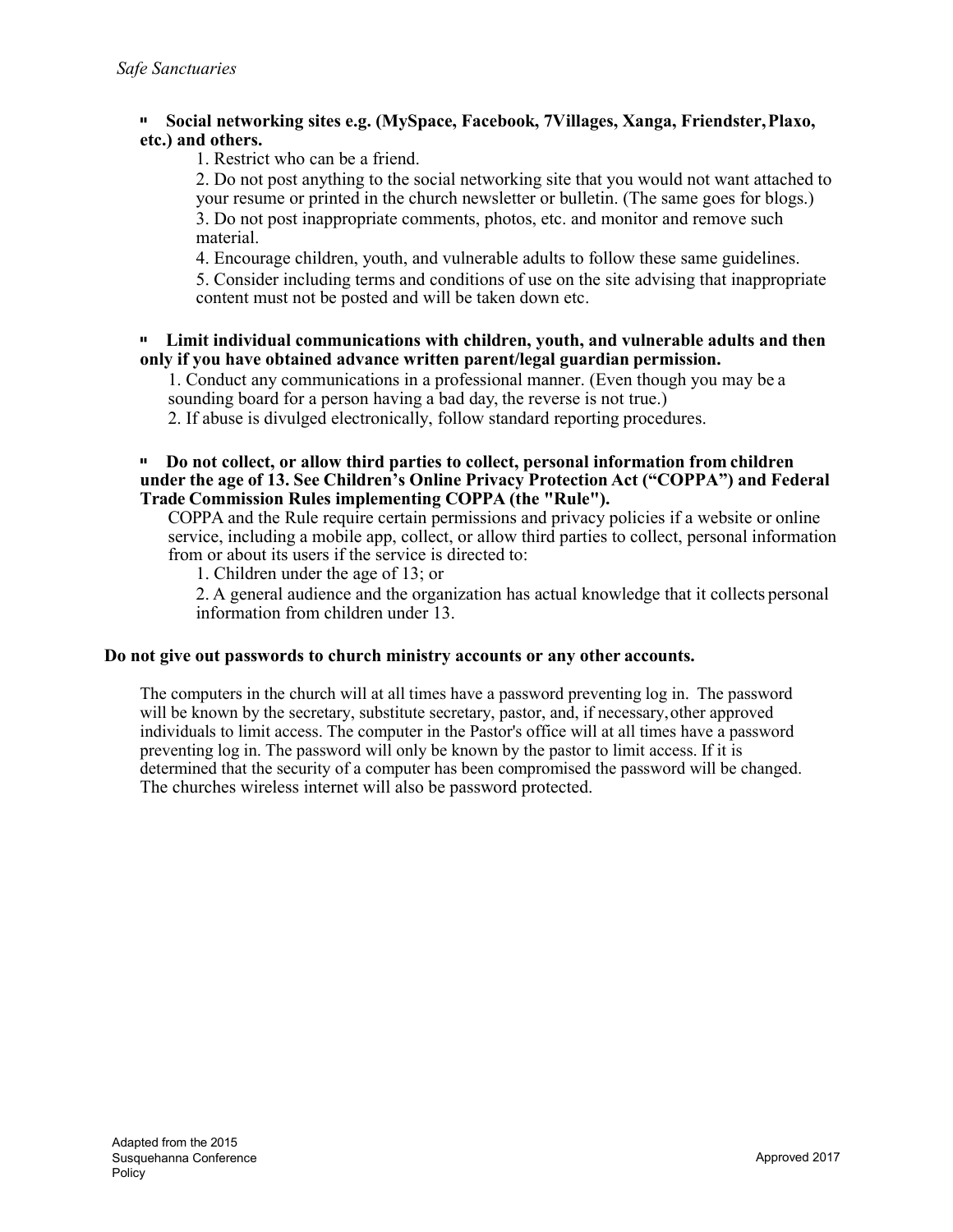# Responding To and Reporting Abuse

### Introduction

A quick, compassionate, and unified response to an alleged or actual incident of abuse is necessary and expected. All allegations are to be taken seriously. In all cases of reported orobserved abuse in a ministry event, the entire staff of that event, paid and/or volunteer, shall be at the service of all official investigating agencies.

The goal of an immediate response to alleged or known incidents of abuse will be to ensure the safety of the victim and any additional potential victims. In all cases of alleged or actual abuse, professional support is obtained by informing the police, ChildLine and Abuse Registry, or other appropriate authorities. The legal parent/legal guardian of the victim will be notified unless they have been named as the alleged perpetrator of the abuse. Pastoral support is sought by informing the conference director of communications, district superintendent or advising pastor, as appropriate.

If the allegation or incident concerns events or persons outside any relationship to a church related event, it is the responsibility of the staff person in charge of the ministry event to make the initial contact with the ChildLine and Abuse Registry. The procedures outlined in this sectionwill provide guidance for responses and reporting.

Example: Child, youth, or vulnerable adult telling a camp counselor about abuse by a relative during the prior year. If this report were made to the counselor in the course of his/her duties as a camp counselor, then an incident report should be filed with the camp's dean to be given to the staff person in charge of the campsite immediately.

If the allegation is against or involves a church or conference staff person or volunteer, or if it occurred in the course of a church ministry event, the staff person in charge of the event, and the pastor of the church shall be contacted immediately to handle communications. Procedures for responding to and reporting the abuse are contained herein.

The communications director of the Susquehanna Conference or his/her designee is the only person/s authorized to make statements to representatives of the media. All requests for statements shall be directed to the director of communications. Staff persons and volunteers are to be trained in how to handle media requests by referring them to the communications director.

Who is a Mandatory Reporter: Anyone who works with children/youth as an employee or volunteer. Though anyone who observes or is confided in by a child or youth is strongly encouraged to report, even if they are not a mandatory reporter.

### How to respond to allegations of abuse while at a church event

#### Care for the alleged victim's safety.

Once a child, youth, or vulnerable adult has disclosed alleged abuse, the one to whom the disclosure has been made should reassure the alleged victim of a concern for his or her safety and well-being. The alleged victim (and any other potential victims if the abuse has allegedly taken place onsite) should be calmly moved to another safe place onsite in view of at least two other non-related adults. Someone safe and familiar should stay with the victim at all times.

Persons, who are the objects of the report, if on site, will be immediately and discreetly removed from the ministry setting (both the alleged abuser and the victim to separate locations) until the incident is resolved. This is to protect all persons involved, including the accused. The person to whom the disclosure was made should inform the victim in an age appropriate way that a report will be made.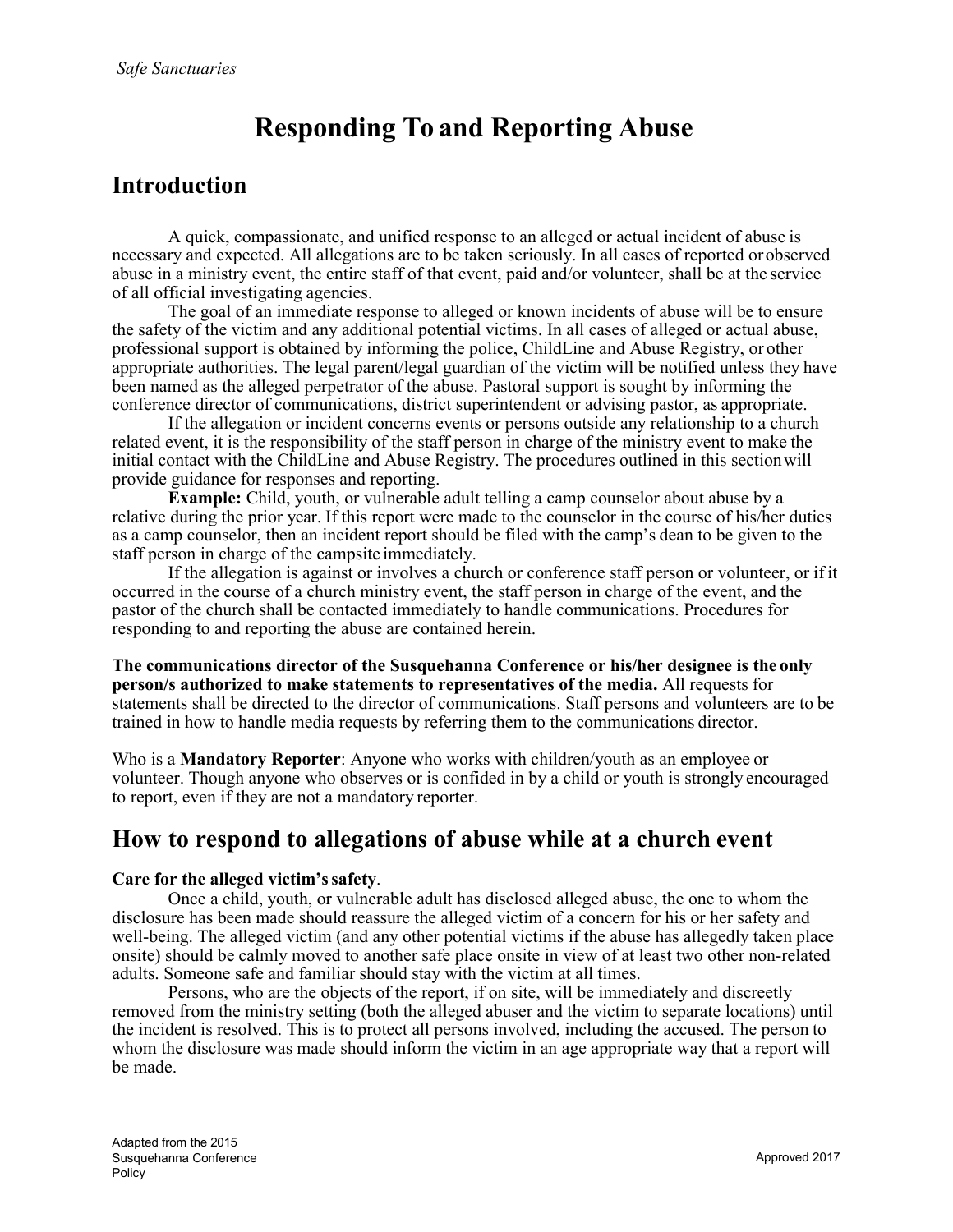Should the victim be in need of immediate medical attention, a call should be made for medical transport by ambulance. If it is appropriate, the parents/legal guardians of any victim under the age of 18 should be notified. It may not be appropriate to contact the parents/legal guardians if they are the alleged perpetrators. In this case, the person designated as the reporter should be contacted and should handle contacting the parents/legal guardians when appropriate.

#### Report the allegations of abuse.

The designated reporter will obtain the information needed for the filing of reports, including, but not limited to, the victim's name and age, the name of the alleged perpetrator, the alleged facts of the abuse, and physical home addresses for the victim and the perpetrator. It is important to let the victim verbalize the allegations in his or her own words, being careful to limit questions asked of children or youth under the age of 18, or to vulnerable adults. If the victim is under age 18, a report should be made immediately to ChildLine at 1-800-932-0313. If the victim is older than 18, a report should be made to local law enforcement directly. It is the responsibility of the designated reporter to handle these matters in a professional and caring manner and to immediately notify the Conference Director of Communication, Director of Connectional Ministries, and the Dean of the Cabinet.

If the designated reporter is not available, then the person to whom the abuse was disclosed should immediately call the Conference Director of Communication, the Director of Connectional Ministry, and the Dean of the Cabinet. He or she should tell the office administrator or person answering the phone that this is a confidential emergency and that they need to speak directly with the person to whom they are reporting.

#### Maintain confidentiality.

Allegations are to be discussed only on a need-to-know basis. The person or persons to whom the allegations were disclosed should immediately contact the person who has been designated as responsible for making reports, and should give the details to that person only. Other adult's onsite should be alerted to stay with the alleged victim and other potential victims, but they do not need to know the allegations. Once the allegations have been reported to the designated reporter, the person to whom the allegations were made should not discuss the matter with other persons except law enforcement or designated state investigators. To do so could cause irreparable harm to the victims, their families, and the community.

### How to respond to known incidents of child abuse

#### Care for the victim's safety.

Once the abuse of a child, youth, or vulnerable adult has been discovered, the person who discovered the abuse should reassure the victim of a concern for his or her safety and well-being. The victim should discreetly be removed to another safe spot onsite in view of at least two other nonrelated adults. Someone safe and familiar should stay with the victim at all times. Appropriate action should be taken to minimize risk for all other potential victims.

Persons who are the objects of the report will be immediately and discreetly removed from the ministry setting to a secure place until the incident is resolved. This is to protect all persons involved, including the accused.

The first response of the designated reporter, or in his/her absence, the person who discovered the abuse, is to contact ChildLine, if the victim is under 18, to report the incident. The designated reporter is to call law enforcement if the victim is over 18, to report the incident. The next step is to notify the parent/legal guardian of those under the age of 18 (unless alleged to have committed the abuse), the senior pastor, and the Safe Sanctuary representative.

The victim should be informed in an age appropriate way that a report is being made to Child Line and/or law enforcement. If the victim is able to assist in making the report, the person to whom the victim disclosed and another unrelated adult should go with the victim to the person onsite who is designated as responsible for making reports, or in the absence of that person, proceed to a quiet place where the report can be made by telephone.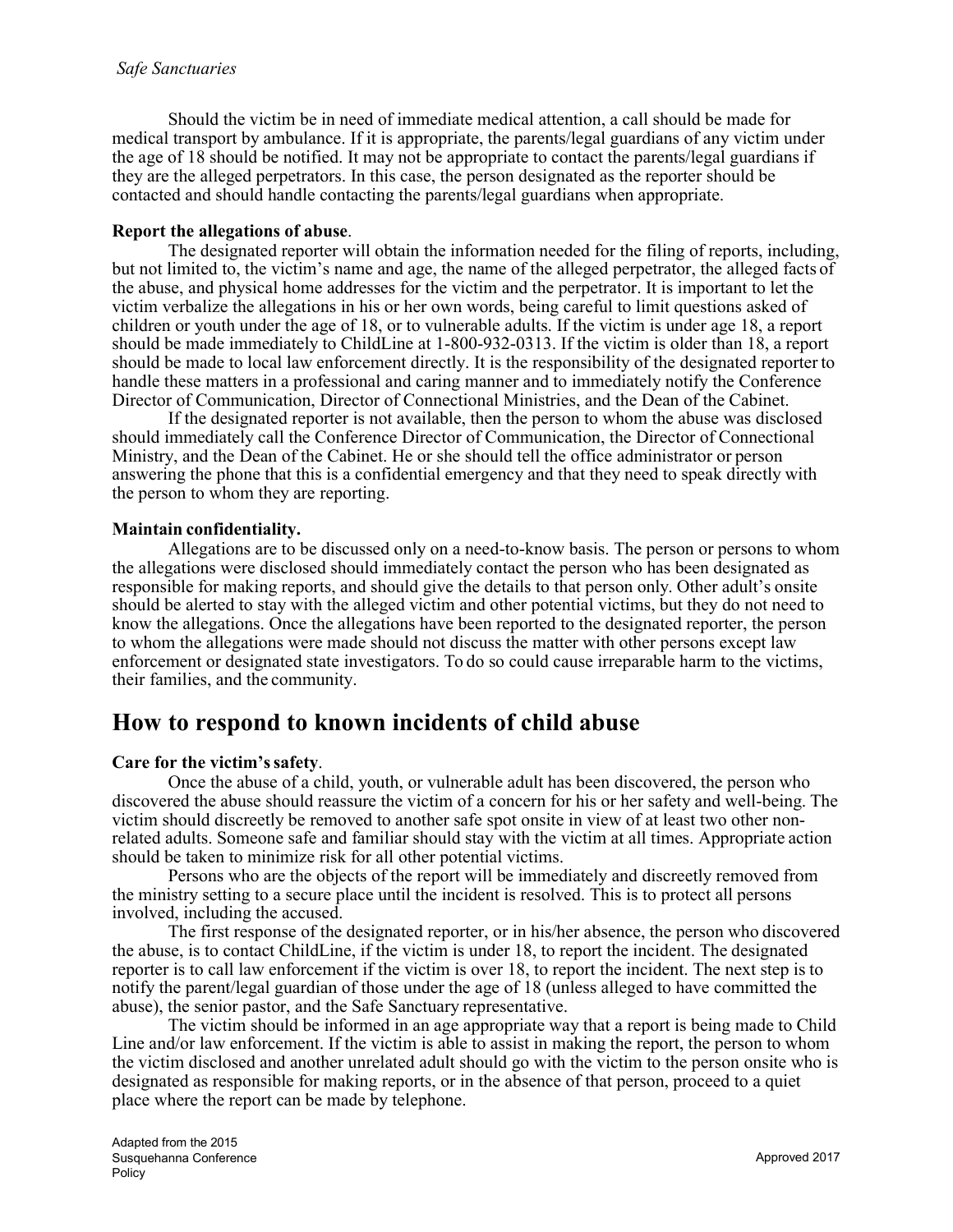Should the victim be in need of immediate life-sustaining medical attention, a call should be made for medical transport by an ambulance first, and then the designated reporter should be notified. If the injuries are not life-threatening, the designated reporter should be notified immediately.

#### Response Team.

As directed by the Office of the Bishop, the Conference Response Team may be called upon to assist in a situation.

#### Report the incident of abuse.

The person responsible for making reports will obtain information needed for the filing of reports, including but not limited to, the victim's name and age, the name of the alleged perpetrator, the alleged facts of the abuse, and physical home addresses for the victim and the perpetrator. It is important to let the victim verbalize the allegations in his or her own words, being careful to limit questions asked of children or youth under the age of 18, or to vulnerable adults. If the victim is under age 18, a report will be made as soon as possible to ChildLine at 1-800-932-0313. If the victim is older than 18, a report should be made to local law enforcement directly. It is the responsibility of the designated reporter to handle these matters in a professional and caring manner, and to immediately notify the senior pastor of Grace United Methodist Church and the Safe Sanctuaries representative.

If the designated reporter is not available, then the person to whom the abuse was disclosed should immediately call the senior pastor of Grace United Methodist Church or the Safe Sanctuaries Representative. He or she should tell the office administrator or person answering the phone that this is a confidential emergency and that they need to speak directly to whom they are reporting.

#### Maintain confidentiality.

Allegations are to be discussed only on a need-to-know basis. The person or persons to whom the allegations were disclosed should immediately contact the person who has been designated as responsible for making reports, and should give the details to that person only. Other adult's onsite should be alerted to stay with the alleged victim and other potential victims, but they do not need to know the allegations. Once the allegations have been reported to the designated reporter, the person to whom the allegations were made should not discuss the matter with other persons except law enforcement or designated state investigators. To do so could cause irreparable harm to the victims, their families and the community.

### How to answer inquiries (personal and media) about alleged or known incidents of child abuse.

#### Confidentiality.

Allegations should never be discussed outside the investigation. This can cause irreparable harm to victims, their families, and the community. All inquiries or questions shall be referred tothe conference director of communications.

#### Appropriate emergency contacts.

All questions and inquiries must be referred to the appropriate district superintendent, who is authorized by the Susquehanna Conference of the United Methodist Church to activate the Conference Response Team. He or she should tell the office administrator or person answering the phone that this is a confidential emergency, and that they need to speak directly with the person they are reporting to.

#### Handling calls and questions from the media.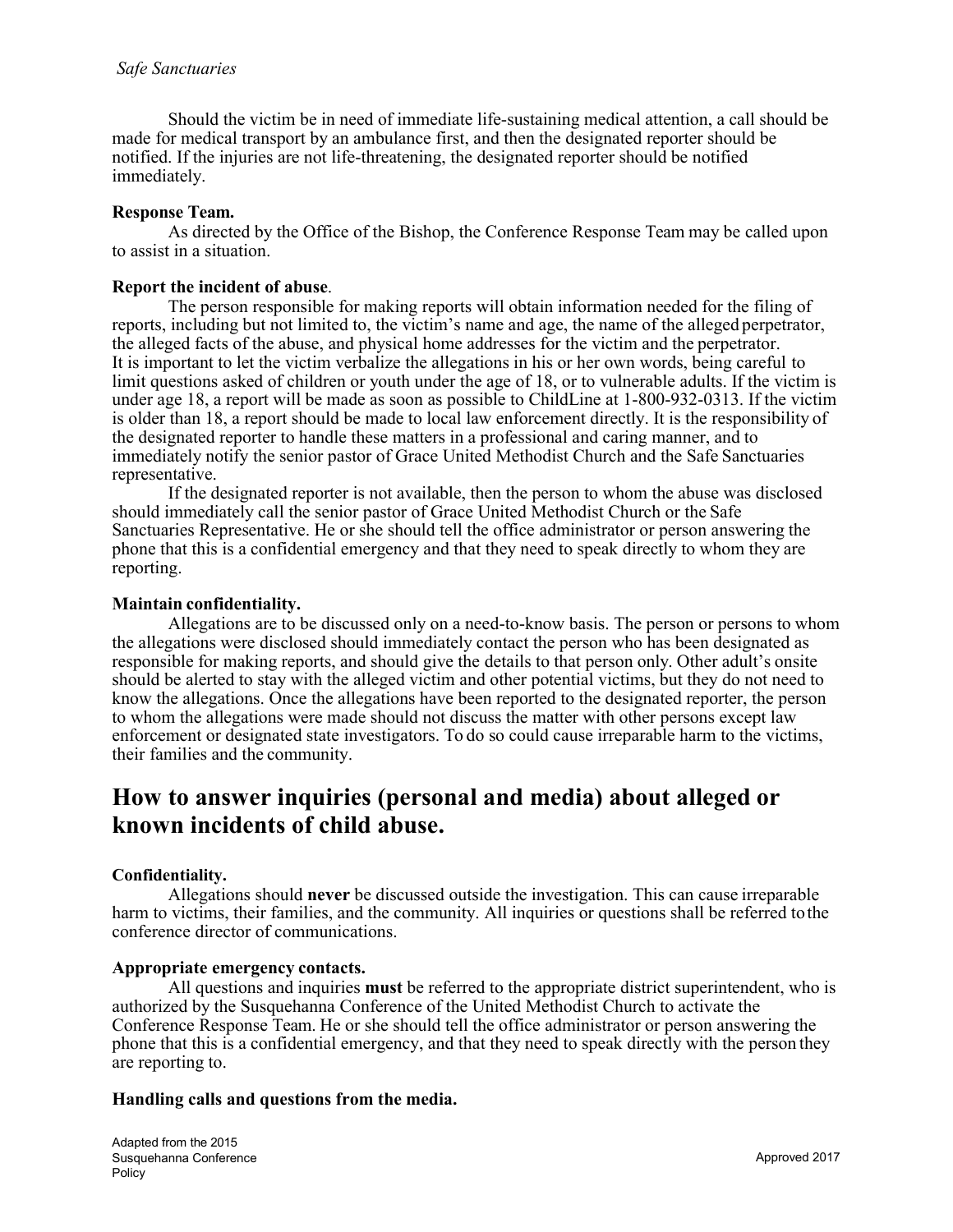If a member of the media – newspaper, TV station, Radio station, Magazine – calls or approaches a staff member in person and asks about the situation, that staff member should get their name and phone number and respectfully tell them that the director of communications will get back to them with the answer as soon as possible. The following "hold response" can be used: "I want to make sure we give you the most accurate and up-to-date information. The Senior Pastor can best help you. If you give me your contact information, deadline and topic you are calling about, I will have them return your call as soon as possible." or, "Here is the phone number/email of the Senior Pastor…"

#### No staff person should answer any questions.

The staff person should be polite, but firm. A staff person should never simply tell areporter, "*No Comment*," as this response raises concern that the incident (alleged or known) is not being dealt with or taken seriously by the church. Nothing is assured to be "off the record" when talking to the media. A staff person should realize that any statement made to the media can be used publicly, even if the reporter says it is "off the record."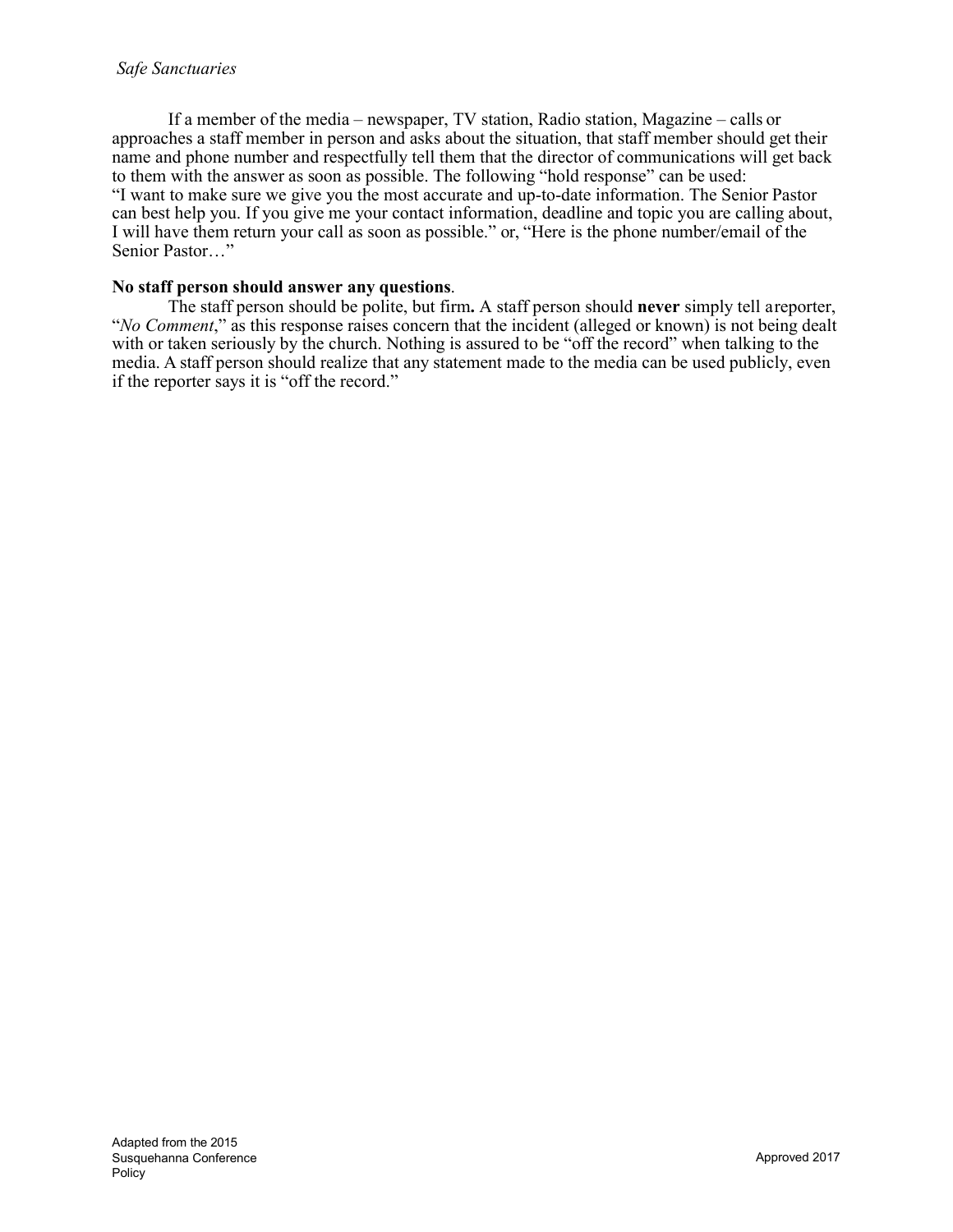## Appendix 1 **Definitions**

#### **Definitions**

#### *What is Safe Sanctuaries?*

In 1996, the General Conference of the United Methodist Church adopted the resolution, Reducing the Risk of Child Abuse in the Church. This resolution, reaffirmed at everyGeneral Conference since then, became the impetus for annual conferences and congregations to develop and implement abuse risk reduction policies. The General Board of Discipleship has identified *Safe Sanctuaries* as Reducing the Risk of Abuse in the Church for Children and Youth.

#### *What is abuse?*

"Child Abuse" is defined under Pennsylvania's Child Protective Services Law (PA Law 23Pa. C.S.A.§6303) to mean any of the following:

"(i) any recent act or failure to act by a perpetrator which causes non-accidental serious physical injury to a child under 18 years of age. (ii) an act or failure to act by a perpetrator which causes non-accidental serious mental injury to or sexual abuse or sexual exploitation of a child under 18 years of age. (iii) any recent act, failure to act, or series of acts or failures to act by a perpetrator which creates an imminent risk of serious physical injury to or sexual abuse or sexual exploitation of a child under 18 years of age. (iv) serious physical neglect by a perpetrator constituting prolonged or repeated lack of supervision or the failure to provide essentials of life, including adequate medical care, which endangers a child's life or development or impairs the child's functioning. No child shall be deemed to be physically or mentally abused based on injuries that result solely from environmental factors that are beyond the control of the parent or person responsible for the child's welfare, such as inadequate housing, furnishings, income, clothing, and medical care."

Pennsylvania Child Protective Services Law 23 Pa.C.S.A.§6303 also provides that, "If, upon investigation, the county agency determines that a child has not been provided needed medical or surgical care because of seriously held religious beliefs of the child's parents, guardian, or person responsible for the child's welfare, which beliefs are consistent with those of a bona fide religion, the child shall not be deemed to be physically or mentally abused. The county agency shall closely monitor the child and shall seek court-ordered medical intervention when the lack of medical or surgical care threatens the child's life or long-termhealth."

In *Safe Sanctuaries, Reducing the Risk of Abuse in the Church,* 2008, Discipleship Resources, Nashville, TN, Joy Thornburg Melton defines and describes five types of abuse:

1. Physical Abuse is abuse "in which a person deliberately and intentionally causes bodily harm to another through violent attack with a weapon (knife, belt, strap, etc), burning,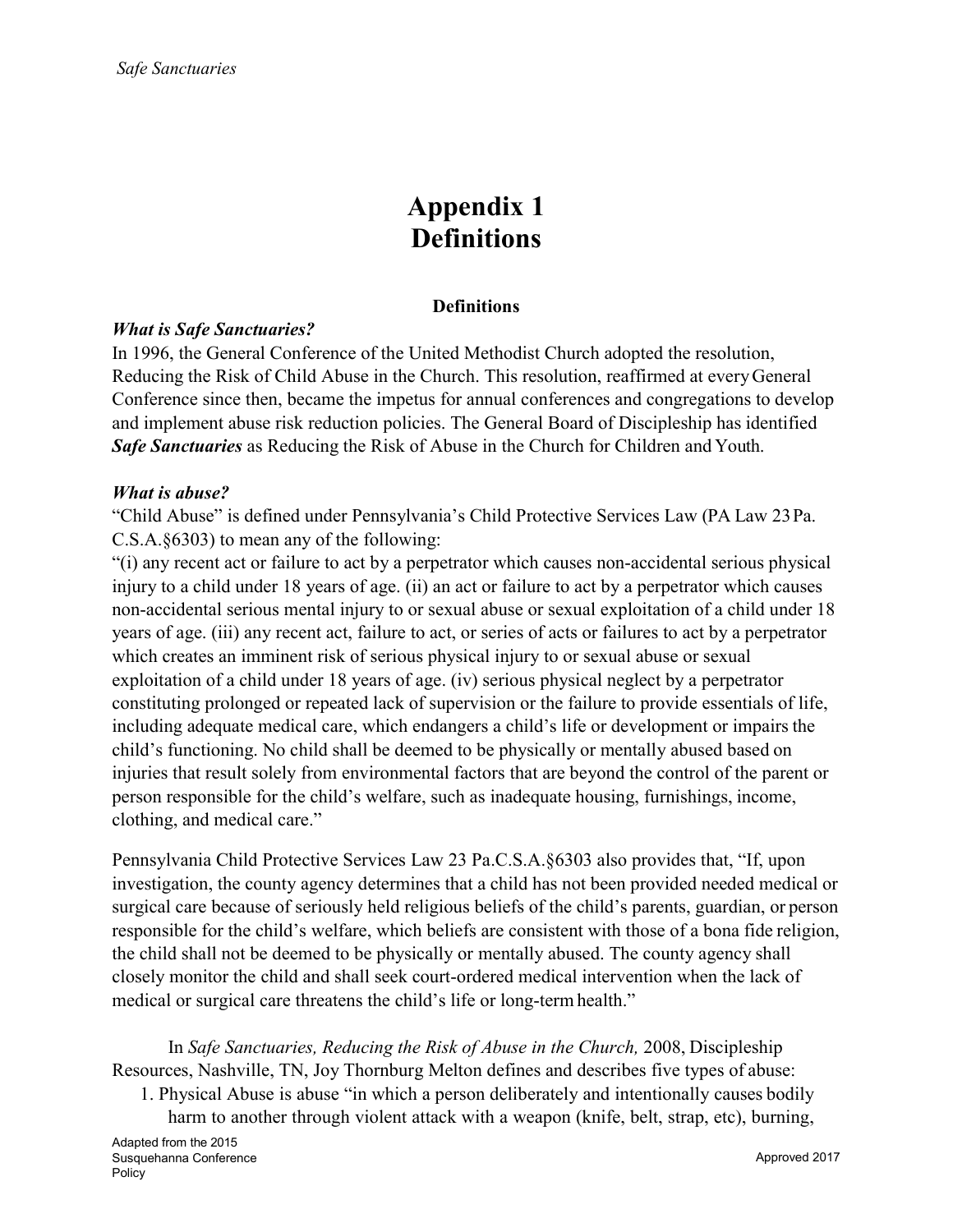#### *Safe Sanctuaries*

shaking, kicking, choking, fracturing bones, or any of a wide variety of non-accidental injuries to a person's body." (Melton 2008, pages 29-30)

- 2. Emotional Abuse is abuse "in which a person exposes another person to spoken or unspoken violence or emotional cruelty ... sending a message of worthlessness, badness, being unloved, and undeserving of love and care. Emotional abuse may include locking someone in a closet, depriving a child or youth of parental affection, constantly telling someone they are bad or stupid, allowing or forcing a minor to abuse alcohol or drugs. Emotional abuse is very difficult to prove and devastating to the victim." (Melton, 2008, page 30)
- 3. Neglect is abuse "in which someone's health, safety, or welfare is endangered through negligence. Some forms of neglect are: withholding food, clothing, medical care, education, and even affection and affirmation of self-worth." (Melton, 2008, page 30) If a parent cannot provide adequate care for a child due to poverty, infirmity, or other disability, their negligence is not legally categorized as abuse, although the neglected person still needs to be cared for.
- 4. Sexual Abuse is abuse "in which sexual contact occurs between a child, [youth, or vulnerable adult] and an older or more powerful person, where the vulnerable person is not truly capable of consenting to or resisting such contact … [because of] physical or psychological dependence. Examples of sexual abuse may include fondling, intercourse, incest, the exploitation of and exposure to pornography or prostitution." (Melton, 2008, page 30)
- 5. Ritual Abuse is abuse "in which physical, sexual, or psychological violations of a person are inflicted regularly by someone responsible for the vulnerable person's welfare. The abuser may appeal to a higher authority or power to justify the abuse. Such abuse may include actual or threats of cruelty to a person, animals, or others." (Melton, 2008, page 30)

#### *What are the definitions of "child," "youth," and "vulnerable adult"?*

For the purposes of this Policy, the definition of abuse also includes vulnerable adults. One definition of vulnerable adult is: any person, 18 years and older, who because of physical or mental infirmity or emotional disability or other physical, mental, or emotional dysfunction may be vulnerable to maltreatment. We also mean vulnerable adults to be adults who have been abused either as a child or an adult; or adults, who in their work with children, youth, and vulnerable adults, can be in a position where accusations of abuse could mistakenly arise. As mentioned above, a child is anyone under the age of 18 years. A youth may be a child in the age range of 12 to 18 years, and is a colloquial term used in ministries to mean junior and senior high school age groups.

### *What are the "children's, youth, and vulnerable adult ministries and/or activities" covered under this policy?*

The churches referred to in this policy are Trinity and, Grace United Methodist Churches. Ministries and/or activities are defined as any ministries to children, youth, and vulnerable adults that include any programming or activities in which children, youth, and/or vulnerable adults are under the supervision of the church through its staff persons or volunteers.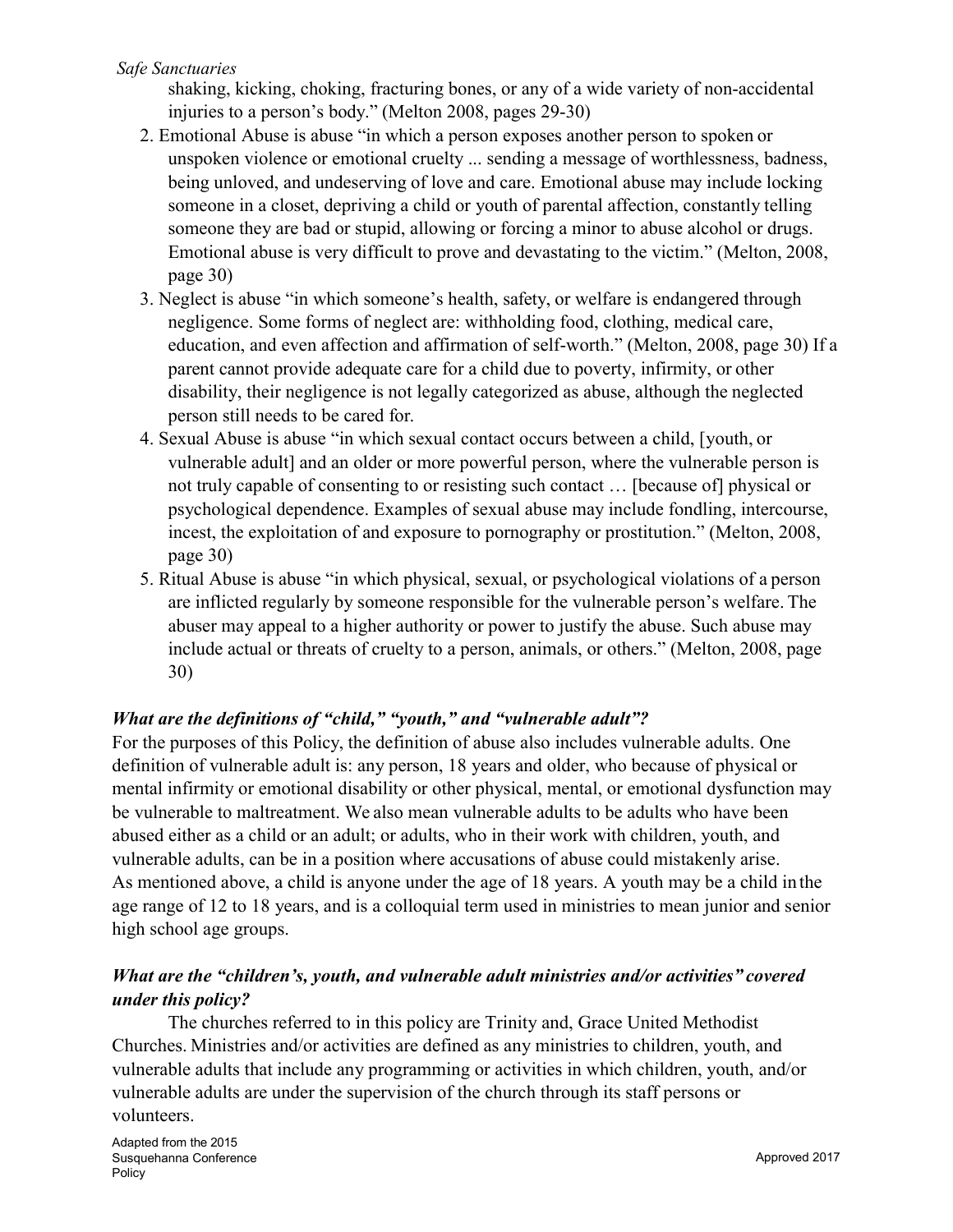### *Cyber Space and Cyber Safety:*

While ministries and activities take place in a variety of venues, new forms of communication via the Internet and wireless cell-phones and other hand-held devices constitute a new space for ministry and activities for children, youth, and vulnerable adults. Cyber Space includes: communications via email, instant messaging, and cell phone (speaking and texting), and other devices; communicating on social networking sites such as Facebook, MySpace, etc.; web-surfing and downloading of materials from the Internet; and gaming. Cyber Space is a fluid space which changes more and more as communications become more portable and websites change with increasing frequency.

Cyber Safety is the part of our *Safe Sanctuaries* policy that seeks to encourage those in ministry with children, youth, and vulnerable adults to update their knowledge of Cyber Space; provide ground rules for ministries and activities in Cyber Space; encourage critical thinking among those ministered to for posting, reading, and seeing; encourage good sense and safety in Cyber Space; and, model appropriate Cyber Space behaviors. The dangers of direct access to age-inappropriate content, risky social contacts, intimidation, making threats, bullying, posting of remade and/or inappropriate photos, disclosure of information that could increase risks for abuse, and more in Cyber Space make Cyber Safety an important part of *Safe Sanctuaries*.

#### *What are the definitions for staff person, helper, employee, volunteer?*

Staff Person – a person engaged in ministry to children, youth, or vulnerable adults through the church who: has been screened and trained in *Safe Sanctuaries* practices; performs tasks specified in a mutually agreed upon job description; and, is accountable to a supervisor for work habits and products.

Helper – a person engaged in ministry to children, youth, or vulnerable adults through the church who has been screened and trained in *Safe Sanctuaries* practices, but who works only in an assisting role under supervision of a staff person.

Employee – a person who works in ministry to children, youth, or vulnerable adults either as a staff person or a helper for compensation

Volunteer – a person who works in ministry to children, youth, or vulnerable adults either as a staff person or a helper without compensation

#### Individuals who have been convicted of child abuse (physical, sexual, emotional, neglect, or ritual) or whose name appears on Megan's List, may not work in any church-sponsored activity or program for preschoolers, children, youth or vulnerable adults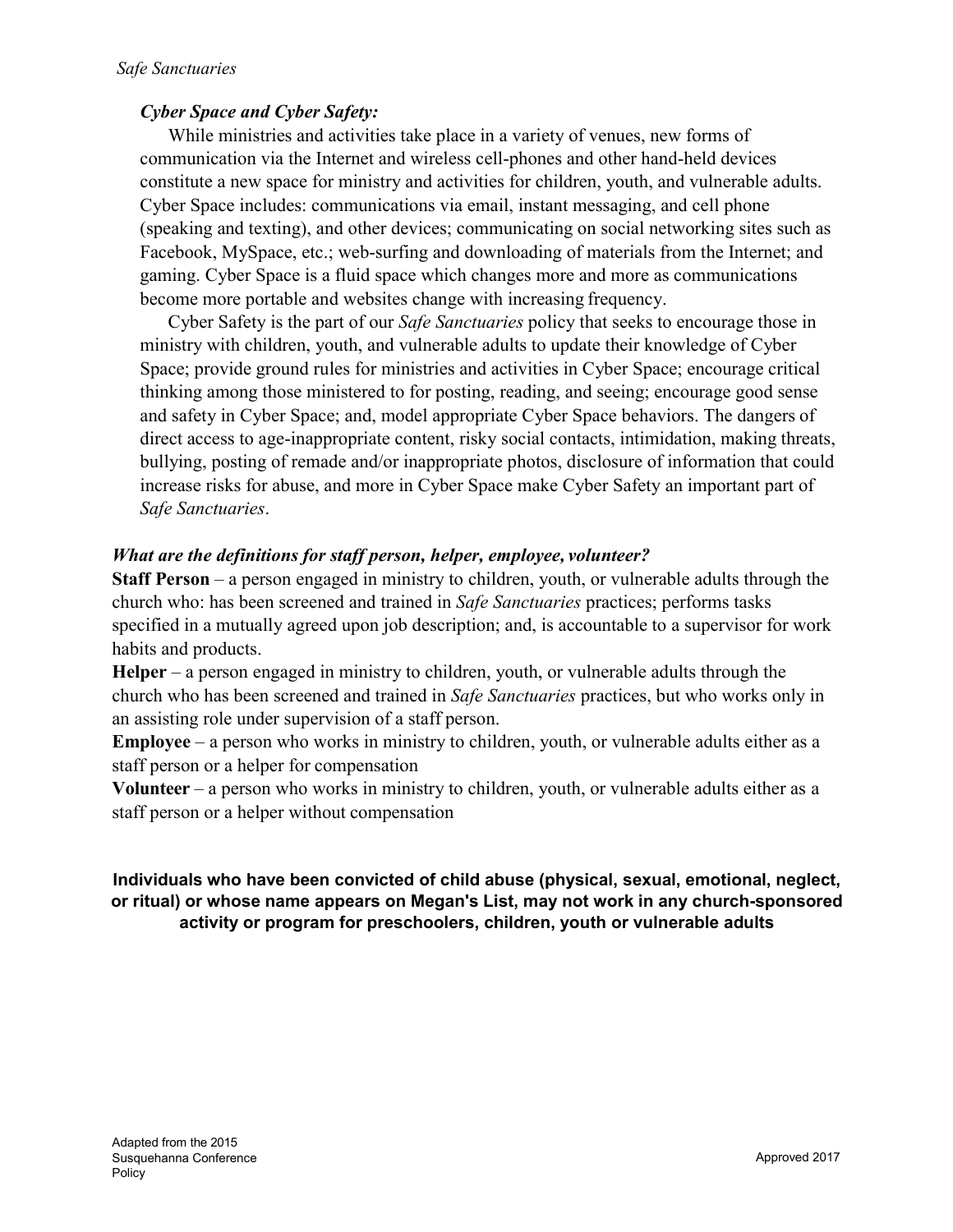# Appendix 2 **Resources**

### **Reporting**

| Childline                                     | 1-800-932-0313           |
|-----------------------------------------------|--------------------------|
| State Police - Mifflintown                    | 1-717-320-1010           |
| District Superintendent—Lori Steffensen       | 1-814-237-4365           |
| Conference Office                             | 1-717-766-7871           |
| Anne Horton— Director Camp & Retreat Ministry | 1-717-766-7871 ext. 3603 |
| Conference Director of Communications         | 1-717-766-7871 ext. 3607 |
| Children and Youth Services for Juniata Co.   | 1-717-436-7707           |
|                                               | (emergency 717-436-7770) |

### Potential Abuse Counselors

| <b>Cumberland Valley Counseling Associates</b> | 1-717-243-1511 |
|------------------------------------------------|----------------|
| Debbie N. Goldberg                             | 1-717-827-4837 |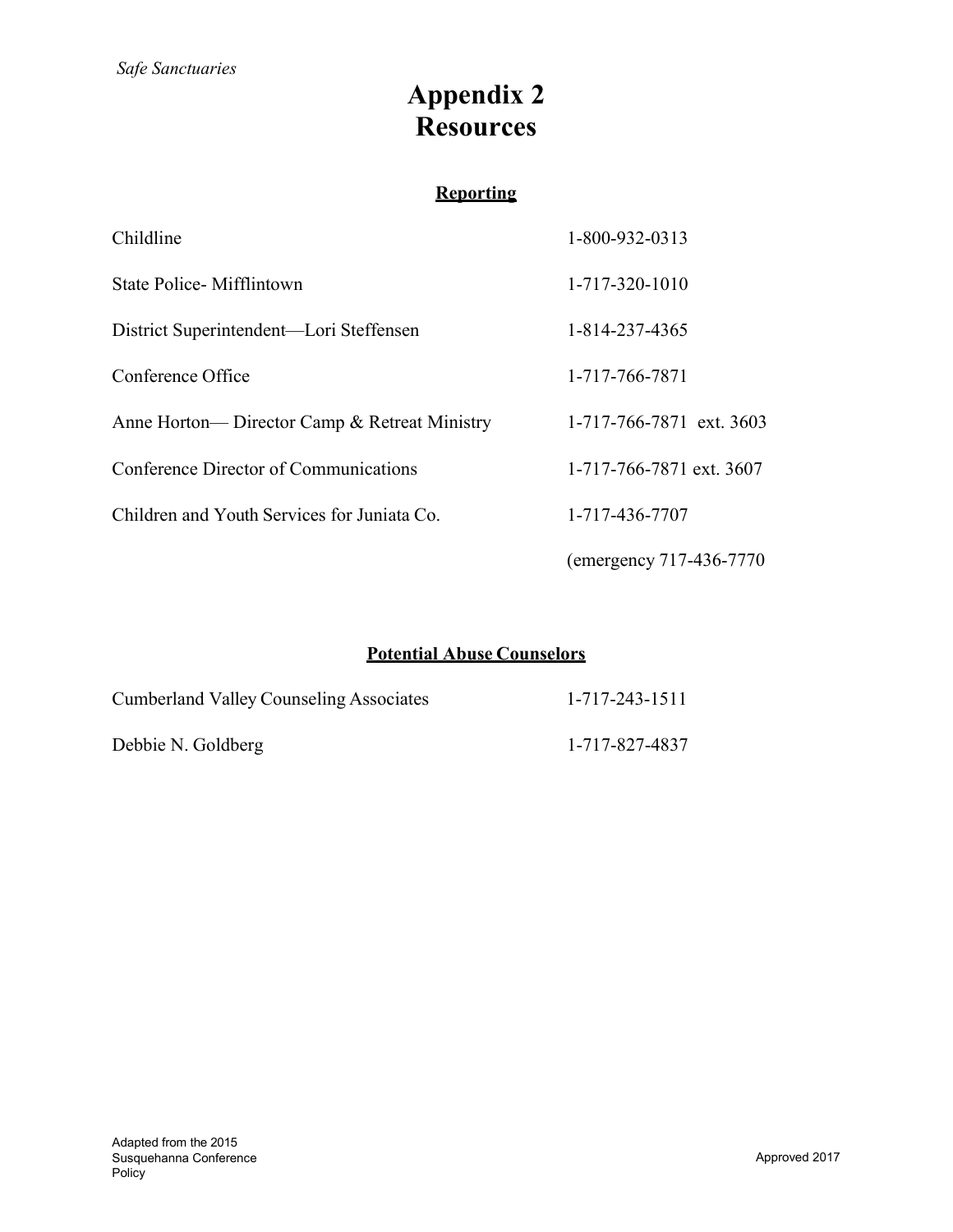$5<\cdots$   $\star$ 

# Appendix 3 Report of Suspected Abuse

# REPORT OF SUSPECTED CHILD ABUSE<br>(CHILD PROTECTIVE SERVICE LAW - TITLE 23 PA CSA CHAPTER 63)

| 1. NAME OF CHILD (Last, First, Initial)                                                                                                                                                                                                                       |                                 |    | <b>SOC. SEC. NO.</b>               | BIRTHDATE                   |                              | <b>SEX</b>               | <b>1</b> M                      | □₽       |
|---------------------------------------------------------------------------------------------------------------------------------------------------------------------------------------------------------------------------------------------------------------|---------------------------------|----|------------------------------------|-----------------------------|------------------------------|--------------------------|---------------------------------|----------|
| ADDRESS (Street, City, State & Zip Code)                                                                                                                                                                                                                      |                                 |    |                                    |                             |                              | COUNTY                   |                                 |          |
| 1A. PRESENT LOCATION IF DIFFERENT THAN ABOVE                                                                                                                                                                                                                  |                                 |    |                                    |                             |                              | COUNTY                   |                                 |          |
| 2. BIOLOGICALIADOPTIVE MOTHER (Last, First, Initial)                                                                                                                                                                                                          |                                 |    | <b>SOC. SEC. NO.</b>               | <b><i>DIRTHDATE</i></b>     |                              | <b>TELEPHONE NO.</b>     |                                 |          |
| ADDRESS (Street, City, State & Zlp Code)                                                                                                                                                                                                                      |                                 |    |                                    |                             |                              | COUNTY                   |                                 |          |
| 3. BIOLOGICALIADOPTIVE FATHER (Last, First, Initial)                                                                                                                                                                                                          |                                 |    | <b>SOC. SEC. NO.</b>               | <b>BIRTHDATE</b>            |                              | <b>TELEPHONE NO.</b>     |                                 |          |
| ADDRESS (Street, City, State & Zip Code)                                                                                                                                                                                                                      |                                 |    |                                    |                             |                              | COUNTY                   |                                 |          |
| 4. OTHER PERSON RESPONSIBLE FOR CHILD                                                                                                                                                                                                                         | <b>SOC. SEC. NO.</b>            |    | <b>BUITHDATE</b>                   |                             | RELATIONSHIP TO CHILD        |                          | <b>SEX</b><br>□. □.             |          |
| ADDRESS (Street, City, State & Zip Code)                                                                                                                                                                                                                      |                                 |    |                                    | COUNTY                      |                              | <b>TELEPHONE NO.</b>     |                                 |          |
| 5. ALLEGED PERPETRATOR (Lest, First, Initial)                                                                                                                                                                                                                 | <b>SOC. SEC. NO.</b>            |    | <b>BIRTHDATE</b>                   |                             | <b>RELATIONSHIP TO CHILD</b> |                          | SEX<br>E                        | $\cdots$ |
| ADDRESS (Street, City, State & Zip Code)                                                                                                                                                                                                                      |                                 |    |                                    | COUNTY                      |                              | <b>TELEPHONE NO.</b>     |                                 |          |
| 6. FAMILY HOUGEHOLD COMPOSITION (Excluding<br>Above Names)<br>NAME (Last, First, Initial)                                                                                                                                                                     | <b>RELATIONSHIP</b><br>TO CHILD |    |                                    | NAME (Last, First, Initial) |                              |                          | <b>RELATIONSHIP</b><br>TO CHILD |          |
| А.<br>в.                                                                                                                                                                                                                                                      |                                 | D. |                                    |                             |                              |                          |                                 |          |
|                                                                                                                                                                                                                                                               |                                 | E. |                                    |                             |                              |                          |                                 |          |
|                                                                                                                                                                                                                                                               |                                 | F. | <b>COUNTY WHERE ABUSE OCCURRED</b> |                             |                              | DATE OF INCIDENT         |                                 |          |
| c.<br>DESCRIBE NUMBERSCONSTION AND WHY YOU SUSPECT ABUSENEDLECT.<br>FERFETAATOR, (PLEASE REFER TO OPPOSITE SIDE FOR ADDITIONAL OR<br>FERFETAATOR, PLEASE NOTE EXACT LOCATION OF THE BUJURYS) ON MODEL<br>INFORMATION, PLEASE NOTE EXACT LOCAT<br><b>BELOW</b> |                                 |    |                                    |                             |                              |                          |                                 |          |
|                                                                                                                                                                                                                                                               |                                 |    |                                    |                             | <b>Br. - Pale</b>            |                          |                                 |          |
|                                                                                                                                                                                                                                                               |                                 |    |                                    |                             |                              | Lt - Donal<br>Dk - Palma | Ω                               | łQ.      |